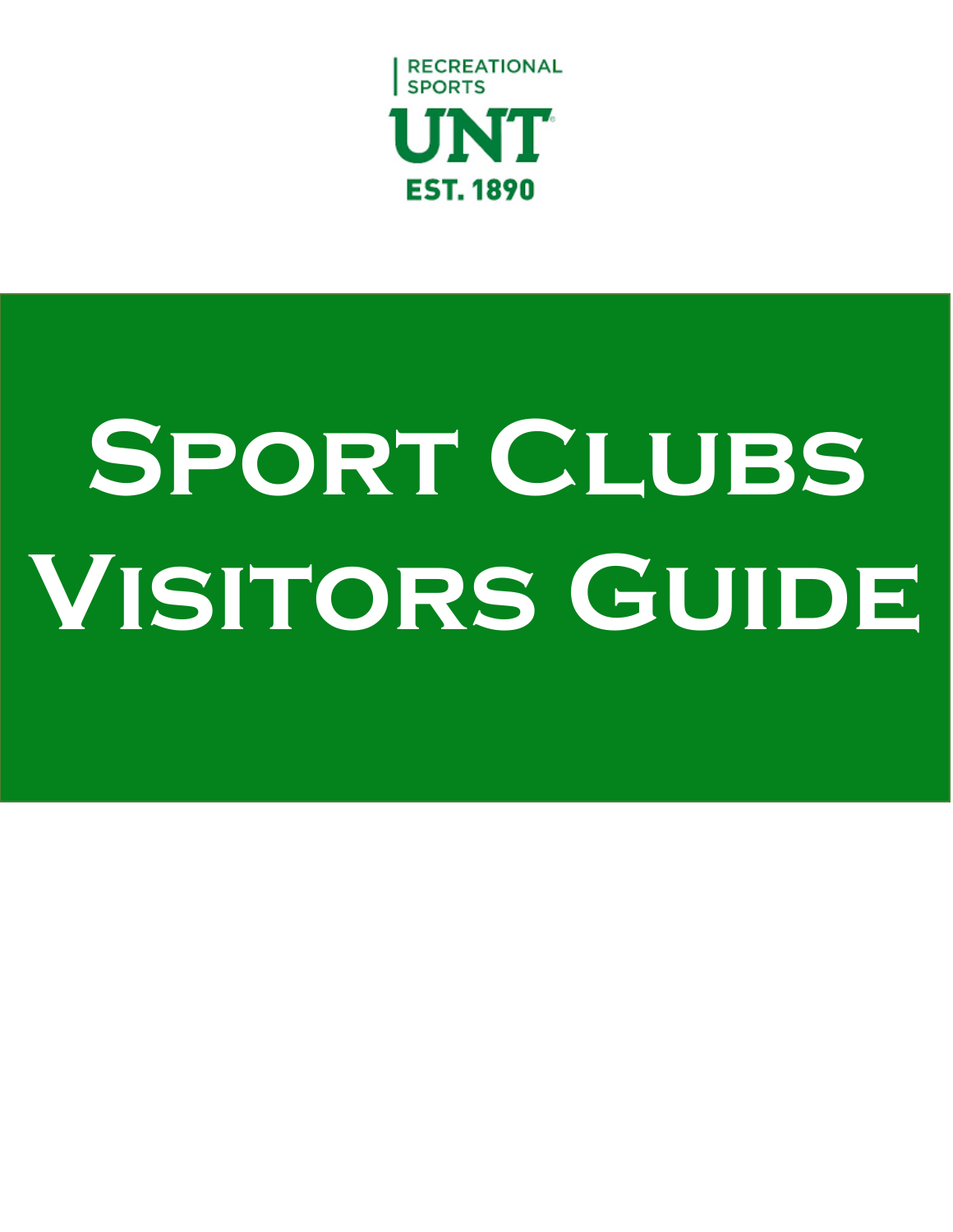**For your safety and enjoyment, as well as the safety and enjoyment of others, the following policies will be enforced at all facilities:**

# **OUTDOOR FACILITY POLICIES**

- No animals other than service dogs are allowed in any recreational facility
- No alcohol, smoking, and glass bottles
- Firearms are not permitted

## **INDOOR FACILITY POLICIES**

- All drinks must be in a sealable container
- No alcohol, smoking, and glass bottles
- No animals other than service dogs are allowed in any recreational facility
- Bicycles, skateboards and roller blades are prohibited from the facility; strollers are allowed in designated activity areas. Please see member services for details.
- Firearms are not permitted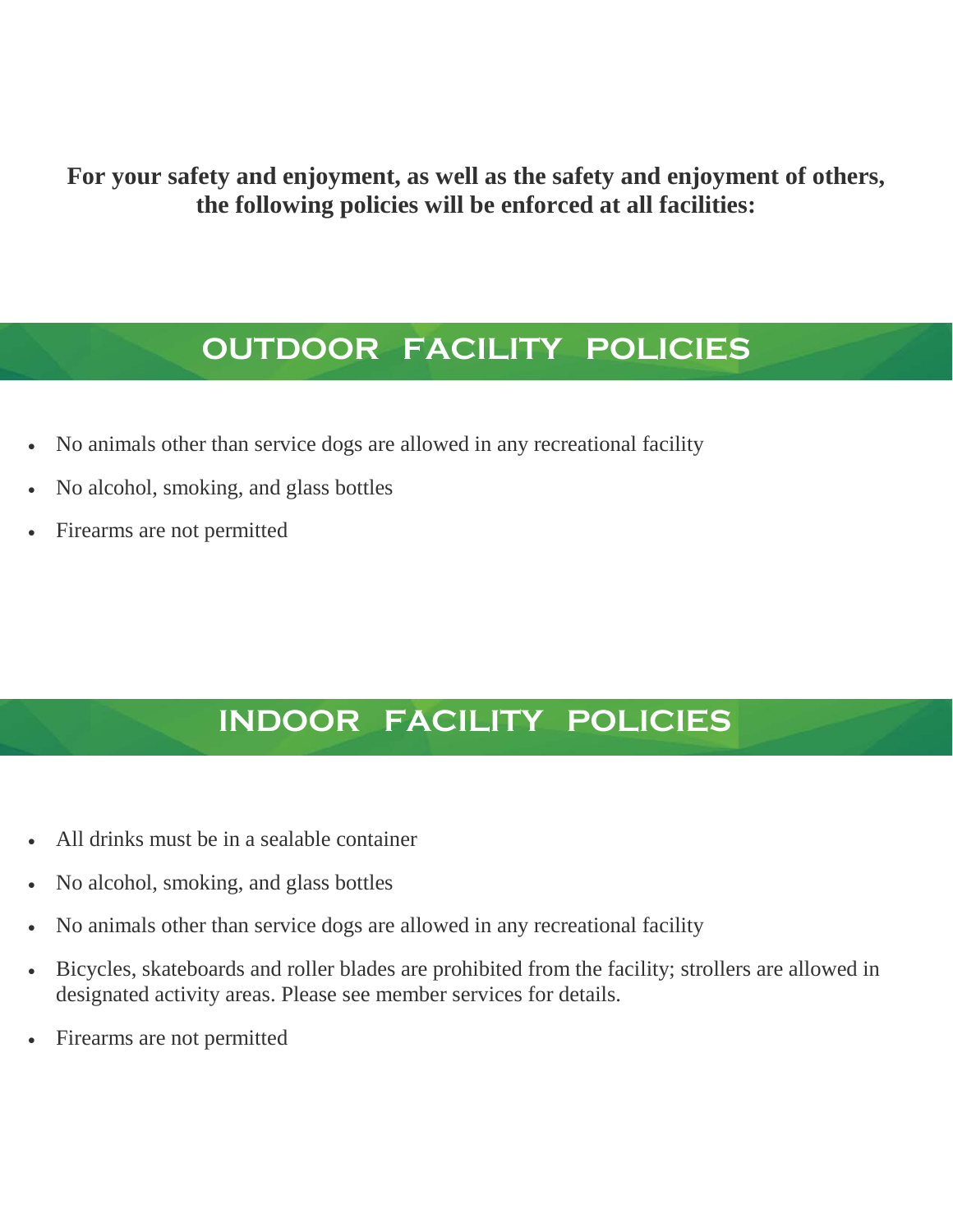# **OUTDOOR FACILITIES**

## **Red indicates facility, yellow indicates parking.**

### **Traditions Fields**

2201 West Prairie Street, University of North Texas, Denton, TX 76201



## **Intramural Fields**

2310 North Interstate 35, Denton, TX 76205



• **Please park in the Eagle lot when attending events/games at the Intramural Field. Vehicles parked in the "R" lot and "RR" lots without appropriate permits may be ticketed.**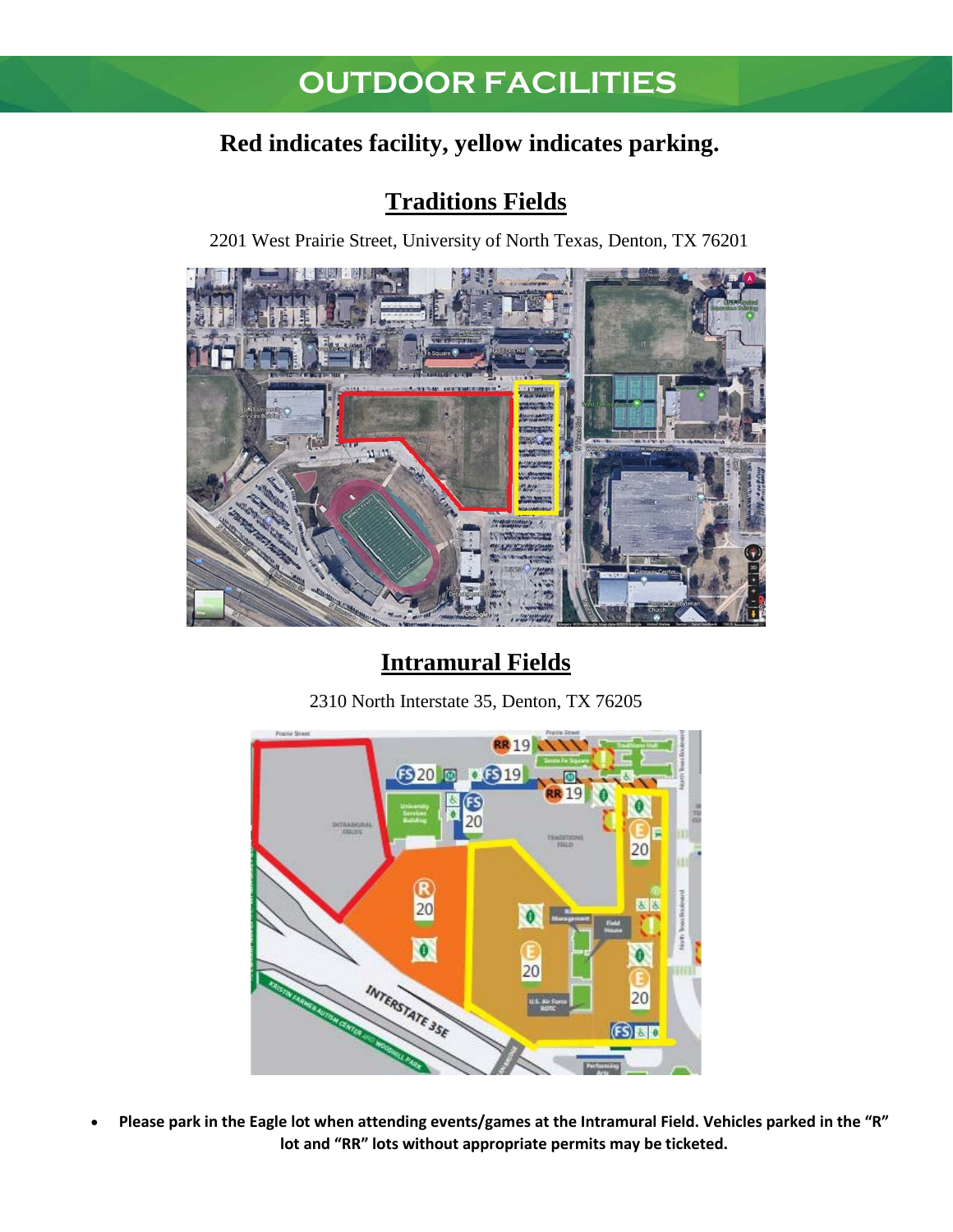# **OUTDOOR FACILITIES**

### **Eagle Point Fields and Waranch Tennis Courts**

1499 South Bonnie Brae Street, Denton, TX 76205



**Rec Sports Complex** 901 Precision Drive, Denton, TX 76207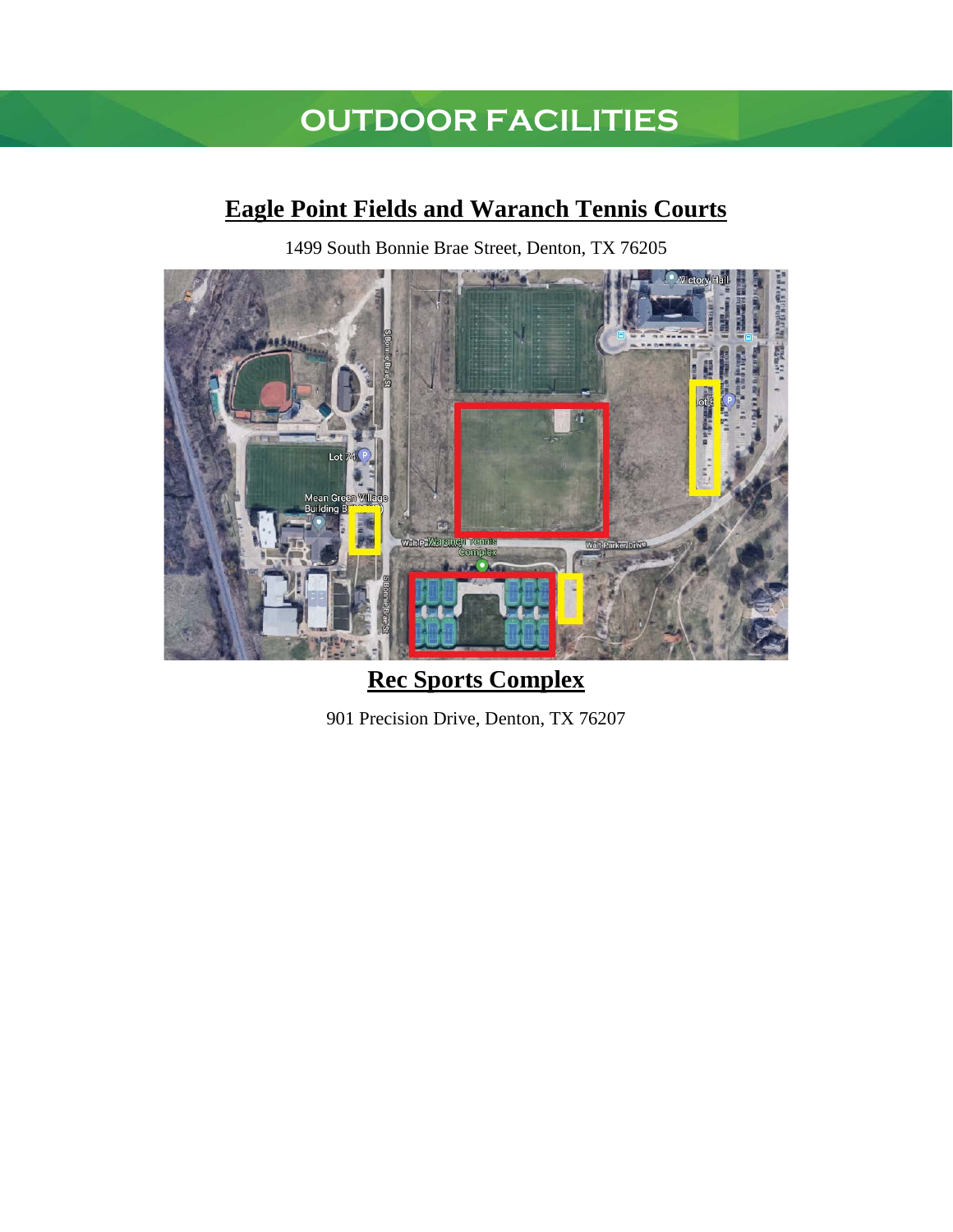

## **INDOOR FACILITIES**

#### **Pohl Rec Center**

1900 Chestnut St., Denton, TX 76201



#### **PEB**

1921 Chestnut St., Denton, TX 76201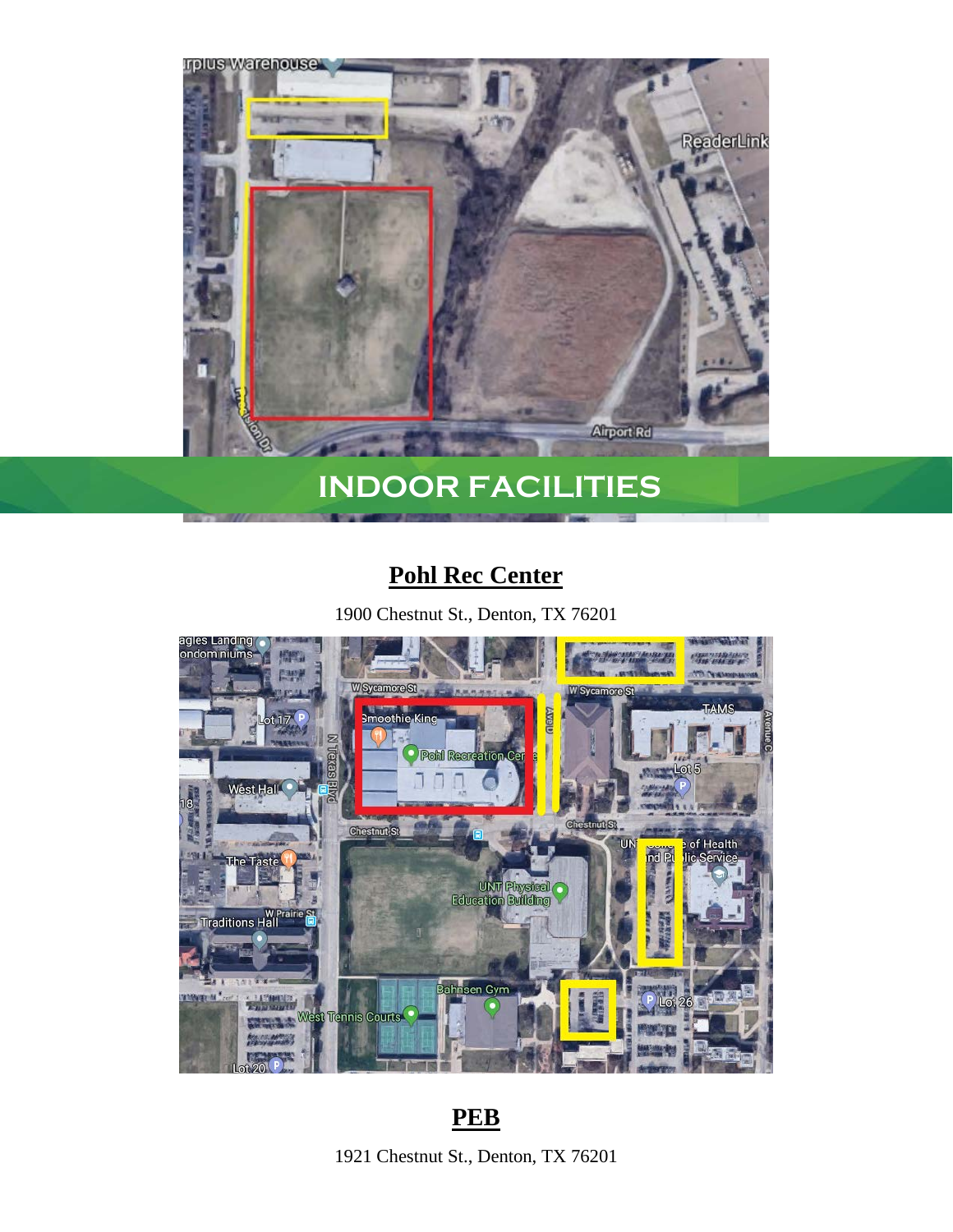

# **INDOOR FACILITIES**

#### **Bahnsen Gym**

1908 W. Highland St., Denton, TX 76201



## **OFF CAMPUS FACILITY**

## **MACK PARK**

2000 E. McKinney St., Denton, TX 76209